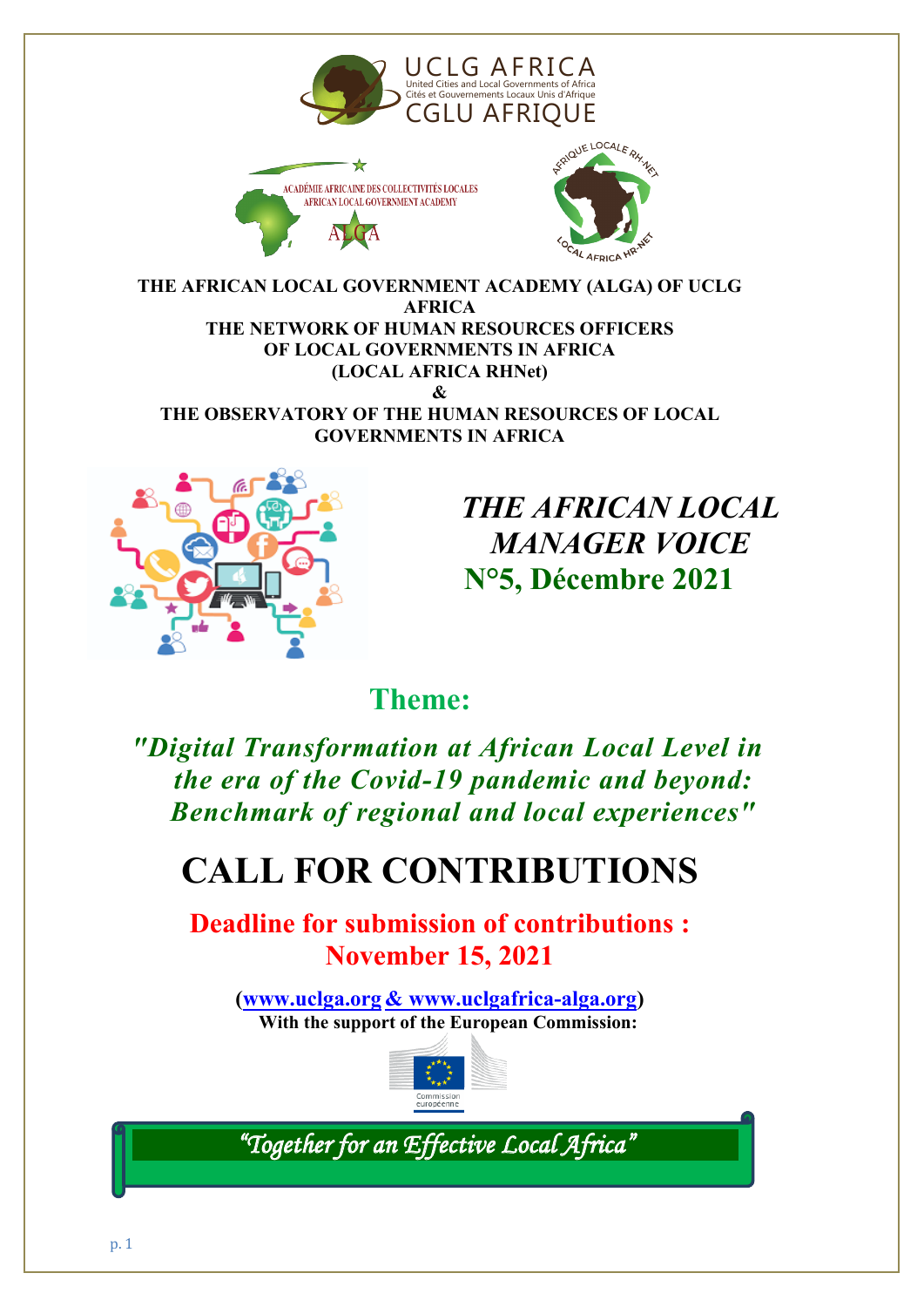#### **INTRODUCTION**

**The African Local Manager Voice** is a periodical publication produced by the African Local Government Academy (ALGA) of UCLG-Africa, the Network of HR Managers of African Local Governments, and the Observatory of Human Resources of Local Governments of UCLG-Africa, within the framework of the enhancement, motivation and development of Human Resources of Local and Subnational Governments in Africa, as well as within the framework of regional and local initiatives.

It is a forum offered to Territorial Managers as a space for exchange, communication, debate and networking, making it possible to give visibility to Territorial Managers, to hear their voices, opinions and concerns, to exchange their experiences. success stories, and best practices. It is also a window where they can present and promote their missions, their jobs, their challenges, their innovations, and their creativity. Finally, it is an opportunity for them to discuss the various issues related to Human Resources Management at the local level.

Taking due account of the cultural diversity which characterizes our continent, the Bulletin can welcome contributions in the different languages used at UCLG-Africa, in particular English, French, Portuguese, and Arabic.

The first issue of the newsletter focused on " *The main functions of Human Resources Management at the level of African Territorial Administrations: sharing of experience"* ". The goal in choosing this theme was to take stock of the main HR functions and the way they are managed within African Territorial Administrations.

As far as the second issue is concerned, which made it possible to exchange and deepen the reflection on *"Creating an enabling and attractive environment for the Development of Human Resources of Local and Subnational Governments in Africa: sharing of best practices",* it was published electronically, in January 2020, thanks to contributions from both Territorial Managers from Benin, Burkina Faso, Cameroon, and Ghana as well as their "friends" (Expert from Belgium, University Professors from South Africa, and a student from Senegal.

The 3rd issue of this Bulletin which focused on the theme *"From Diversity to Inclusion: what is the situation within Local and Subnational Governments in Africa?"* was disseminated, including electronically, in July 2020 during the period of the health crisis caused by the Covid-19 pandemic. This edition has been marked by contributions from South Africa, from Belgium, Burkina Faso, Cameroon, Central African Republic, Côte d'Ivoire, Ghana, Morocco, Senegal, and Togo.

The 4th issue of this Bulletin which focused on the theme of *"Managing the Human Resources of Local and Subnational Governments in Africa in the era of the Covid-19 pandemic and after: between the closure and the continuity of Local Public Services, Lockdown, and Teleworking"* was marked by ten (10) contributions.

These different issues can be consulted and downloaded on the ALGA website of UCLG-Africa: www.uclgafrica-alga.org . They represent some **40 contributions** since the establishment of this publication. We take this opportunity to express to the contributors our deep gratitude and our most sincere thanks for their trust, commitment, and contributions.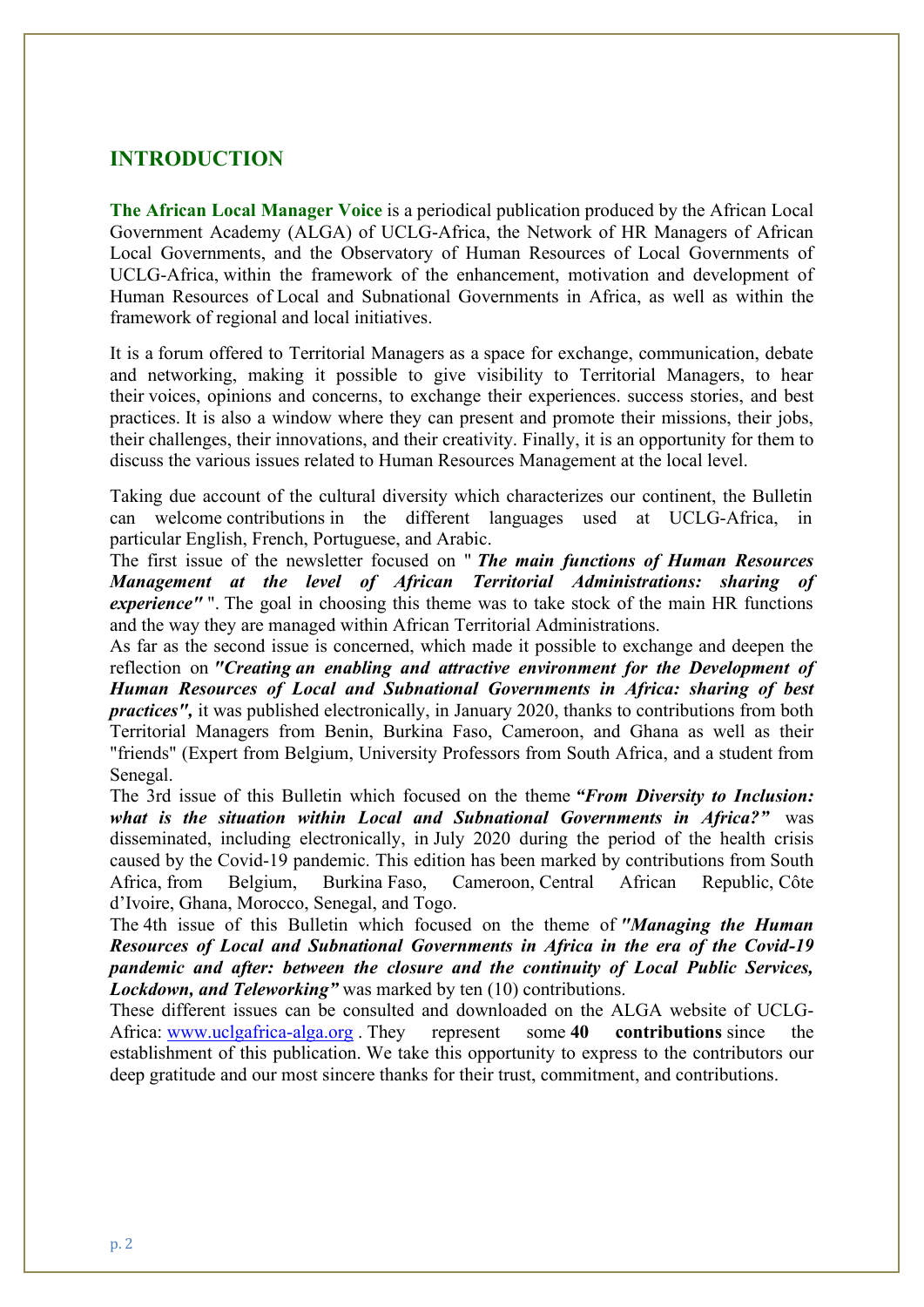## **I- THEME OF THE 5th ISSUE OF THE AFRICAN LOCAL MANAGER VOICE**

Faced with galloping urbanization, cities are moving, transforming, and innovating, imbalances are increasing, problems are growing in complexity, especially with regard to local governance, local management, and the provision of local public services. All over the world, in the era of the Digital Revolution, we are also fully immersed in the knowledge and artificial intelligence society. Cities across the world are now adopting, in their strategic vision, e- Governance, digitization, the development of smart cities, and even smart specialization, for the simple reason that these are irreversible choices and strategic orientations which play a central role in the dynamics of sustainable development at the local and territorial level (see the proceedings of the Webinar held on June 08, 2020 in partnership with the City of Rabat, Morocco, on " *The place and the advantages of Digital Technologies in the Governance of African Local and Subnational Governments* " ).

In this regard, it is also worth recalling Sustainable Development Goal 16 (SDG 16) which calls for the advent of peaceful and inclusive societies for the purposes of sustainable development, to ensure access for all to justice and to put in place, at all levels, efficient and responsible institutions that are open to all, in particular through investment in Information and Communication Technologies (ICTs) as well as in digital technology.

The same applies to the African Agenda 2063, representing the African vision to transform the African continent as a world power in the future, following a strategic plan to achieve its goal of inclusive and sustainable development.

*Suction 1 of Agenda 2063: A prosperous Africa based on inclusive growth and sustainable development. We are determined to eradicate poverty within a generation, by sharing prosperity through the social and economic transformation of the continent. Goals:*

#### *A high standard of living, quality of life and well-being for all*

*Ending poverty, inequalities of income and opportunity; job creation, especially addressing youth unemployment; facing up to the challenges of rapid population growth and urbanization, improvement of housing and access to basic necessities of life – water, sanitation, electricity; providing social security and protection.*

*Well-trained and sufficiently qualified citizens supported by science, technology and innovation* 

*Developing Africa's human and social capital (through a revolution in the field of education and skills placing the emphasis on science and science and technology ).*

In addition, the development of Human Resources is closely linked to investment in science and technology, as underlined in the Resolution adopted by the United Nations General Assembly on December 20, 2017 (Development of human resources A / RES / 72/235) of which here is an excerpt: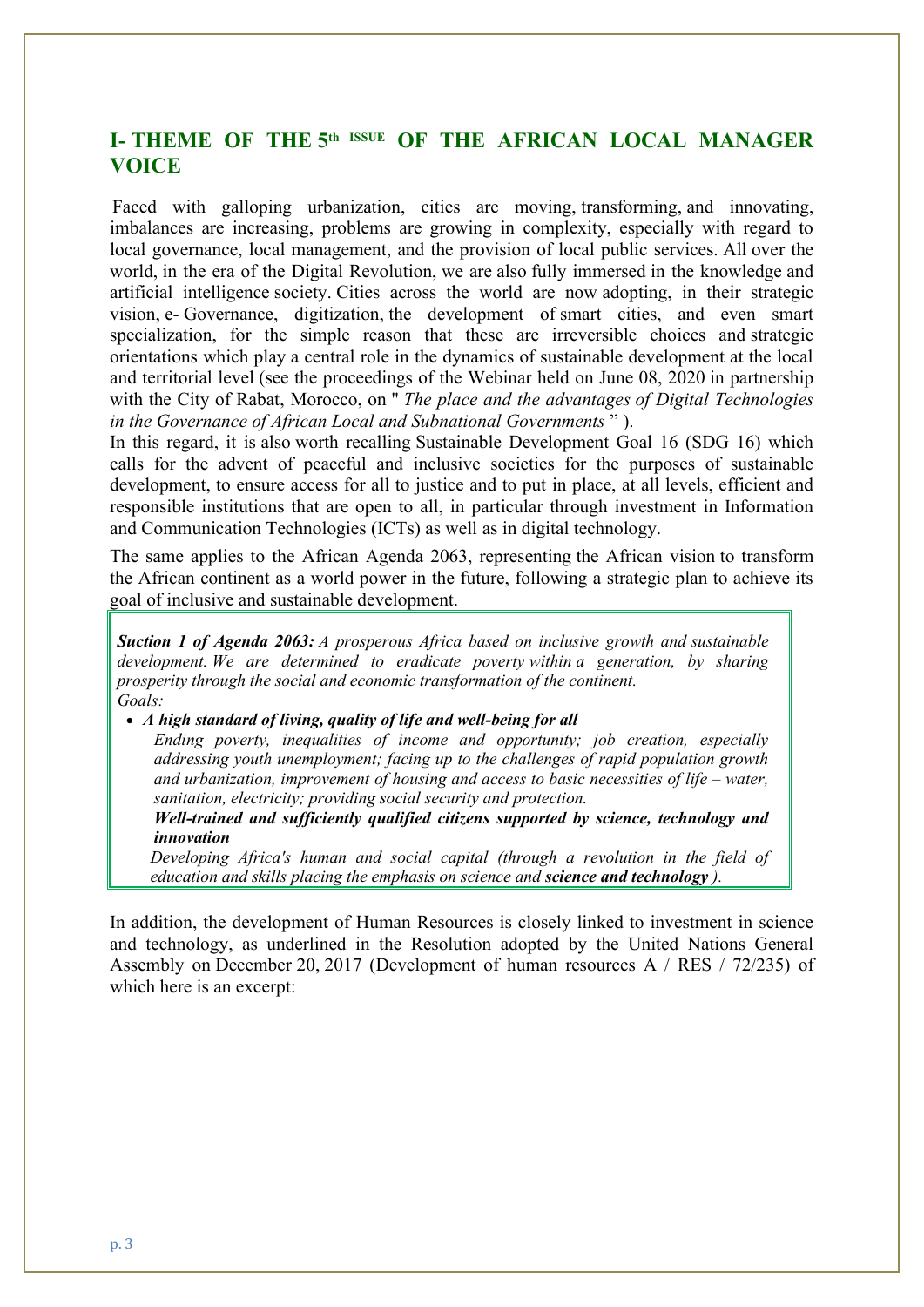*"13. Emphasizes that, when science, technological knowledge and innovation and human resources development approaches are mutually reinforcing, they can lead to a virtuous circle of economic growth, human progress and sustainable development;*

*20. Encourages Member States to facilitate access to and apply environmentally sound technologies, and welcomes the launch of the Technology Facilitation Mechanism established in the Addis Ababa Action Agenda, 3 based on a multi-stakeholder collaboration among States, civil society, the private sector, the scientific community, United Nations entities and other stakeholders, in order to support the implementation of the Sustainable Development Goals; "*

Information and communication technologies (ICT) as well as digital technology are now considered as strategic levers for the global transformation of society, public action, and public governance. These technologies represent a universal tool and a real strategic development issue, which transforms societies and economies, allowing territories to be more and more competitive and attractive in terms of improving the business climate, simplifying procedures, promoting investment and improving the conditions and lifestyles of citizens, while offering digital connectivity, and e-inclusion.

From the urban standpoint, digital technology generally makes it possible to stimulate innovative approaches in order to think about and build smart / connected, efficient, and inclusive cities. The thinking conducted concerning their implementation presupposes a strong political will, a change of mentalities, the design and control, first and foremost, of the digital infrastructure and of the dematerialization process, as well as the preparation and empowerment of Human Capital. The development and urban digital must henceforth be thought of in an integrated manner under a participatory approach involving all actors and stakeholders, such as the government departments, the decentralized services, the private sector, the civil society, the members of the academia, and the citizens.

African Local Governments which are the front-line players fighting the COVID-19 crisis, have used ICTs and digital technology to manage, prevent, monitor, anticipate, and stem the spread of the pandemic, with the support of national and subnational governments, the private sector, and the various components of civil society. African Local Governments have also invested in these levers to ensure the continuity of local public services, particularly for key sectors, such as education, health, and access to basic services. It has also been observed the fact that many Local Governments have become used during the quarantine period to exchanges based on the use of digital platforms and consider this practice a door of no return to the practices of the past.

This is the case for several African cities and regions which take - or are beginning to - take a crucial interest in speeding up their digital transformation and the territorialization of national strategies for digitization and dematerialization of services in order to anticipate the management of this crisis and of the post-crisis era. These digital tools and services will certainly serve to bridge the socio-economic gap but above all to promote the transformation that is necessary to achieve the Global Agendas and the African Agenda 2063.

This 5th Issue of the "The Voice of the African Local Manager" bulletin will be a Special Issue dedicated to the following general theme:

*"Digital Transformation at African Local Level in the era of the Covid-19 pandemic and beyond: Benchmark of regional and local experiences".*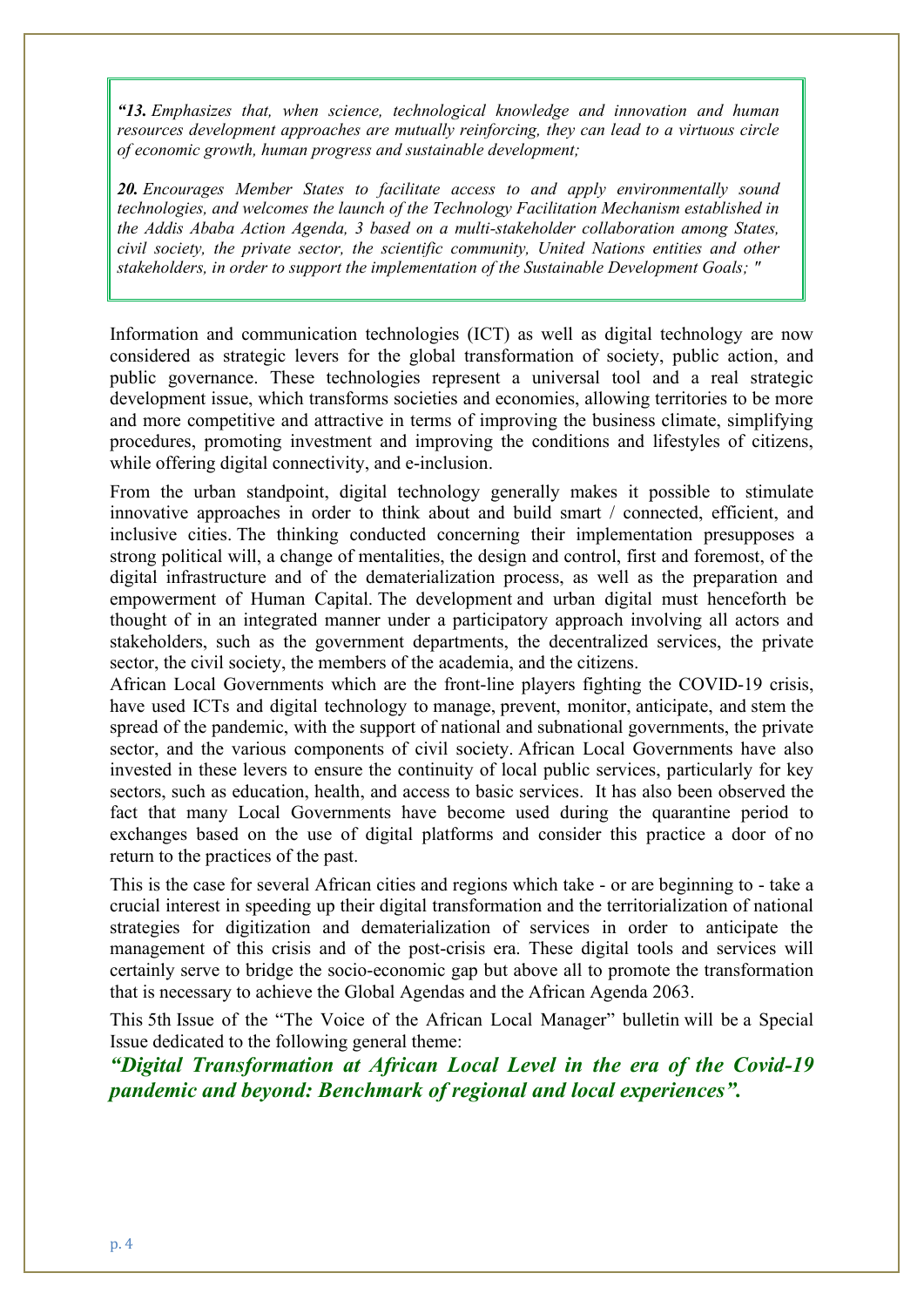The choice of theme is not accidental. The Covid-19 crisis has radically changed the forecasts, the order of priorities, public policies, the action plans, as well as the strategies and prospects at all levels of governance. ICTs have proven to be a strategic lever to allow people to stay connected, to continue to govern, manage and produce, and to meet the expectations and concerns of populations. The pandemic has also been an accelerator of digitization according to the Twilio Report 2020, Covid-19 Digital Engagement Report (quoted in *http://www.bsi-economics.org/images/Covid3.pdf* ).

#### **Pandemic and digitalization: a brief report**

*" The Covid-19 crisis has caused an economic shock of demand and supply that is unprecedented in History. The production of businesses, the investments, the commercial trade, the consumption of households, the institutions ... everything has been affected by the sudden shutdown of economic activities However, and despite the unprecedented situation, a strategic element has made it possible to continue most of the activities of certain sectors of activity, in particular the tertiary sector: that strategic element is the digital transformation, a recurring subject in the strategies of companies for more than two decades, a majority of which have embarked on their*  digital transformation, driven in particular by the increase in the penetration rate of the Internet *in the world, new technologies, innovations in particular New ICTs and connected objects, without forgetting to mention that companies are also encouraged by the demand of increasingly tech-savvy consumers ... all of these reasons that have transformed the market. Digital transformation has become an essential and permanent strategy to be developed over the long term in companies to ensure proper productive and organizational functioning, to meet new consumer demands but also to offer the best customer experience to build customer loyalty". Source: Translated by UCLG-Africa from http://www.bsi-economics.org/images/Covid3.pdf*

#### **II- EXPECTED CONTRIBUTIONS**

Contributions to this Special Issue must therefore relate to any initiative undertaken at the level of Local Governments concerning digital transformation, whether in terms of public policy, strategy, governance, management / management, infrastructure, development, integration of new apps, public services, or public service provision.

#### **III- WHO CAN CONTRIBUTE?**

The Bulletin is mainly open to contributions from African Territorial Managers, whatever their fields of activity or their professional sector. However, in a spirit of openness to the environment of African Local Governments and with a view to a benchmarking, any other contribution with added value, in terms of relevance, information sharing, successful experiences and best practices, will be most welcome. This Bulletin considers these contributions to be those of "friends of African Territorial Managers" and who may be officials of Central Administrations and of Deconcentrated Services, University Professors, Experts, resource persons, or representatives of the private sector or civil society.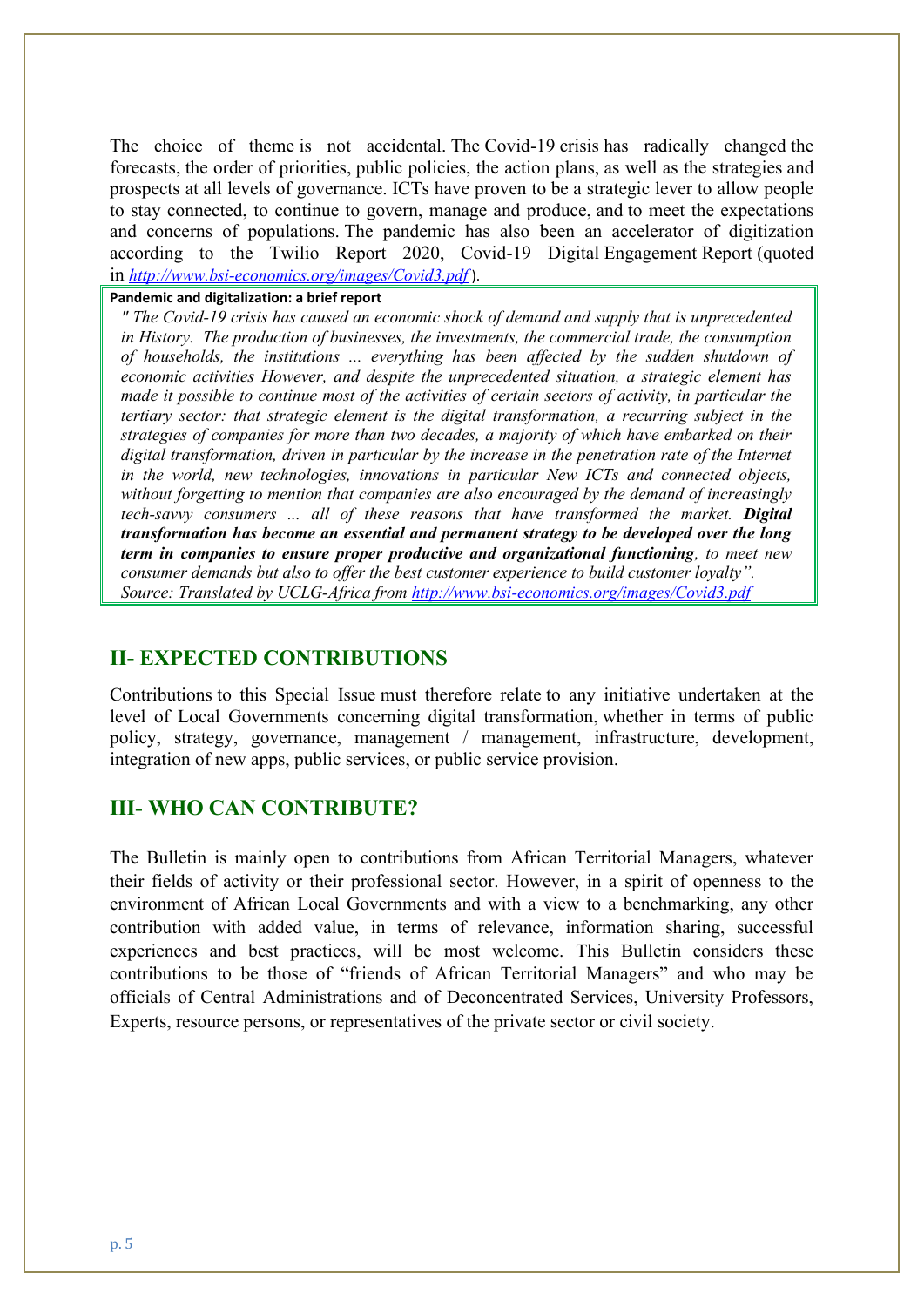## **IV SOME PRACTICAL GUIDELINES FOR THE CONTRIBUTIONS TO BE MADE**

UCLG-Africa invites you to make contributions concerning any initiative aimed at digital transformation, according to the following framework:

- **1.** The title of the initiative;
- **2.** The date of its establishment;
- **3.** The Institution / Organization conducting the project;
- **4.** The main goal of the initiative;
- **5.** The specific goals of the initiative;
- **6.** Description of the initiative (1 page maximum);
- **7.** Target audiences and beneficiaries;
- **8.** The budget allocated to the initiative;

**9.** The funding source (s) for the initiative (own resources, loan, state subsidies, donors, decentralized cooperation, partnership, etc.);

- **10.** The expected results;
- **11.** Achievements obtained;
- **12.** The impact of the initiative;
- **13.** Photos relating to the initiative;

#### **14.** Any other **relevant information related to the initiative.**

The contribution must consist of four (4) pages maximum, **i.e. 1,500 words,** up to a maximum **of 2,000 words;**

#### Font Type: **Times New Roman, and Font Size 12;**

Any quotation from another author must be put in brackets and include its source, namely the author of the quotation or the document from which it is extracted, the exact title of the document, the date of publication, and the place of publication, by respect for intellectual property rights.

You must provide **your photo and a short biography (100 words maximum),** mentioning the name of your Local Authority / Institution, as well as your contact information (Mobile phone, home or office phone, Fax, e- mail or Website of the Local Government / Institution to which you belong).

# **Deadline for submitting contributions: November 15, 2021.**